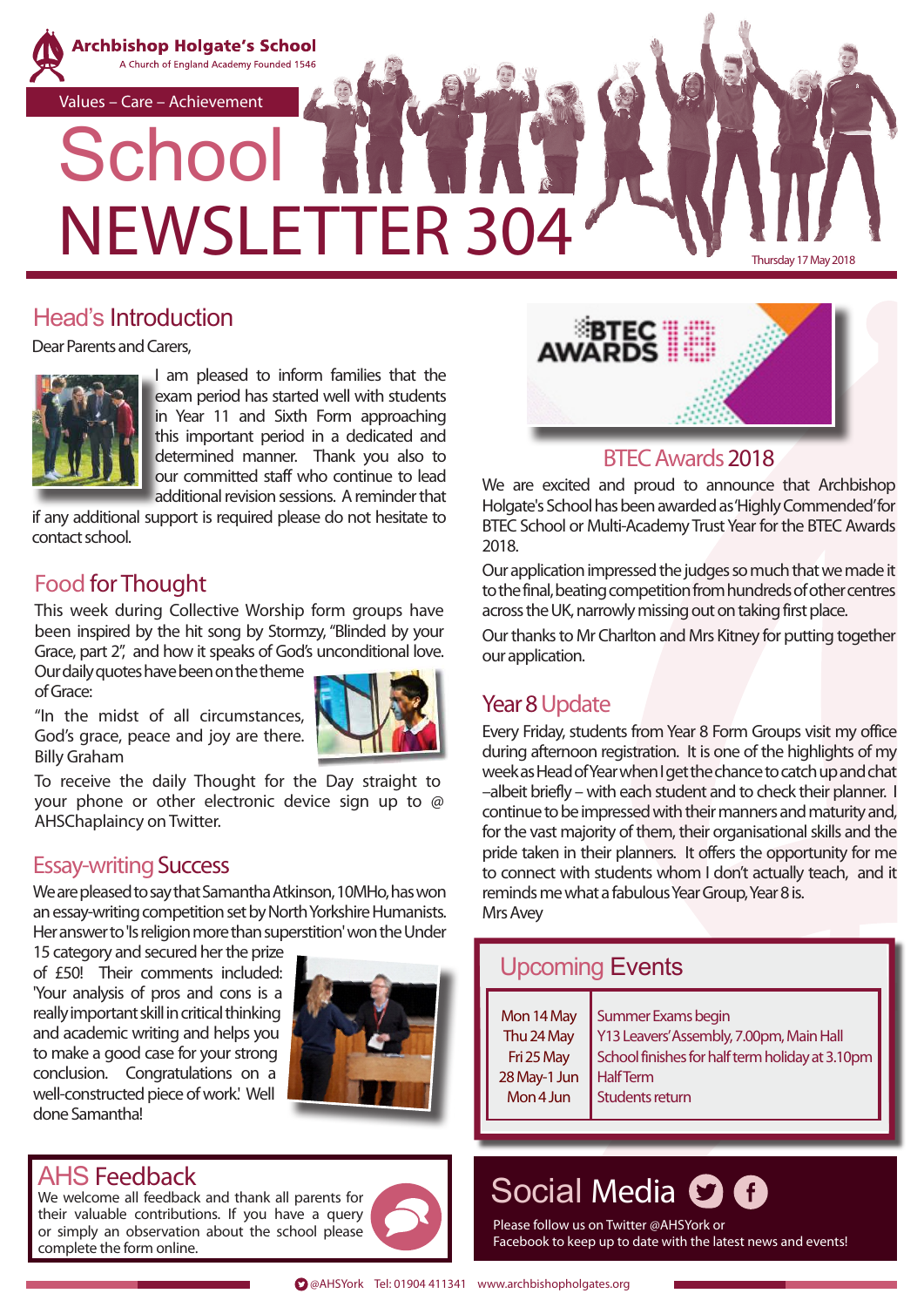



### Year 11 Rewards

Each week, teachers identify students who are going above and beyond in their lessons. The following students have all been nominated by teachers for demonstrating exceptional effort in their lessons. Well done! Vouchers will be awarded to:

| Rosie Dickinson   | Charlie Jebson King  |
|-------------------|----------------------|
| Fin Burt          | Umut Aktas           |
| Livia Avey        | <b>Felix Collier</b> |
| Harrison Pincombe | Annie Thompson       |

The following students will have their work displayed on the school's 'Wall of Excellence':

> Myles Coombs Kevin Fu Rosie Dickinson Sam Cooper Ben Goodliffe Dan Graham Charlie Jebson King Georgia Timms Charlie Cain Anaise Hitchcock Maria Topping Kaitlyn Winterburn Nicole Powell Fin Burt Libby Greaves Ellie Mae Robson Alisha Curzon Harvey Green Livia Avey George Robson Sophie Alvarez Bronfman Annabella Bevan Shalaine Evans Ellie Gray Ed Amihaesi Issac Hudson Felix Collier Megan Hasslehurst<br>Harrison Pincombe Lauren Jamieson Harrison Pincombe Lauren Jam<br>Sophie Kirkman Fvie Milner Sophie Kirkman Henry Ewen Lauren Jamieson Ella Pickering **Archie Mortar**<br>Iona Ffrench Adams Helena Matravers Iona Ffrench Adams Jak Ostergaard Betul Kilic Kharys Day **Annie Thompson** Charlotte Fox Annie Thompson

Brogan Newton

### Get Exam Ready!

Top Tip #13: Here are 5 quick ways to alleviate exam stress:



1. Drink some herbal tea or a hot chocolate. Hot drinks can be really soothing. 2. SLEEP! Go to bed on time. Don't stay up all night revising.

3. Watch a film or TV show that makes you laugh.

4. Avoid the exam 'post-mortem' – don't go through every question

after the exam and compare your answers to others. You've sat the exam, now move on.

5. Keep things in perspective. Yes, exams are important, but remember that your life is more than just what grade you get.



### Ramadan

We ask that parents please notify school if their child will be observing the period of Ramadan. Thank you.

### Accelerated Reader

Last week was another fantastic week for reading in Year 7. Students completed over 100 quizzes! The results from Accelerated Reader this week are:

| Form<br>Group | <b>Total</b><br>Quizzes<br>taken | Quizzes<br>this<br>week | <b>Top Quizzer</b>     | <b>Points</b><br>per Form |
|---------------|----------------------------------|-------------------------|------------------------|---------------------------|
| 7BI           | 272                              | 41                      | <b>Eve Holding</b>     | 1375                      |
| 7Bm           | 257                              | 15                      | <b>Emine Babuchea</b>  | 1429                      |
| 7By           | 107                              | 3                       | <b>Erin Uttley</b>     | 626                       |
| 7Cy           | 232                              | 8                       | <b>Georgina Nowell</b> | 1072                      |
| 7Gr           | 219                              | 6                       | Neve Mitchell          | 1111                      |
| 7Hf           | 271                              | 16                      | Lilli Curran           | 1590                      |
| 7Hv           | 152                              | 4                       | <b>Finley Saunders</b> | 635                       |
| 7Kx           | 126                              | $\overline{2}$          | Lana DeSouza           | 776                       |
| 7NTh          | 163                              | 6                       | <b>Maisie Midgley</b>  | 894                       |

Congratulations to 7Hf! - 7Hf enjoyed a break time treat with Mr Daly as a result of their success with Accelerated Reader. During April, they completed more quizzes than any other Form. In total, they read and quizzed on 93 books! Mr Daly spoke to the class about their favourite books, and was very impressed with the diversity of their answers.

If we can support your child with reading in any way, please contact Mrs McMurdo on 01904 411341.

### Student success in Cambridge Essay-writing **Competition**

In March, ten Year 12 students submitted essays for Corpus Christi essay-writing competition. We are very pleased that one student, Alex Downing, was highly commended for her work. Her essay, about the representation of ecology in The Blind Assassin by Margaret Atwood, was excellent – we are delighted by her achievement. An extract from her essay is included below:



Ecology is defined as 'the branch of biology that deals with the relationships between living organisms and their environment', but it can also refer to the 'study of relationships between people, social groups, and their environment', or any connections between 'system and environment'. In The Blind Assassin, Margaret Atwood explores the ideas of ecology and the undeniable bond between human actions and the environment and explicitly draws attention to it, relating to both definitions of the word.

Although ideas of climate change and ecology are also prominent themes in Atwood's other novels such as Oryx and Crake (2003), Year of the Flood (2009) and The Handmaid's Tale (1985), The Blind Assassin emphasises it more than we might expect, given that the novel is not, at its heart, a social comment on ecology in the form of speculative fiction, as the others are. In this way, Atwood consistently suggests that humans are incapable of interacting in supportive ways either to one another or to the environment. This is particularly represented through the negative relationships between the characters, and the environmental downfall that Iris documents.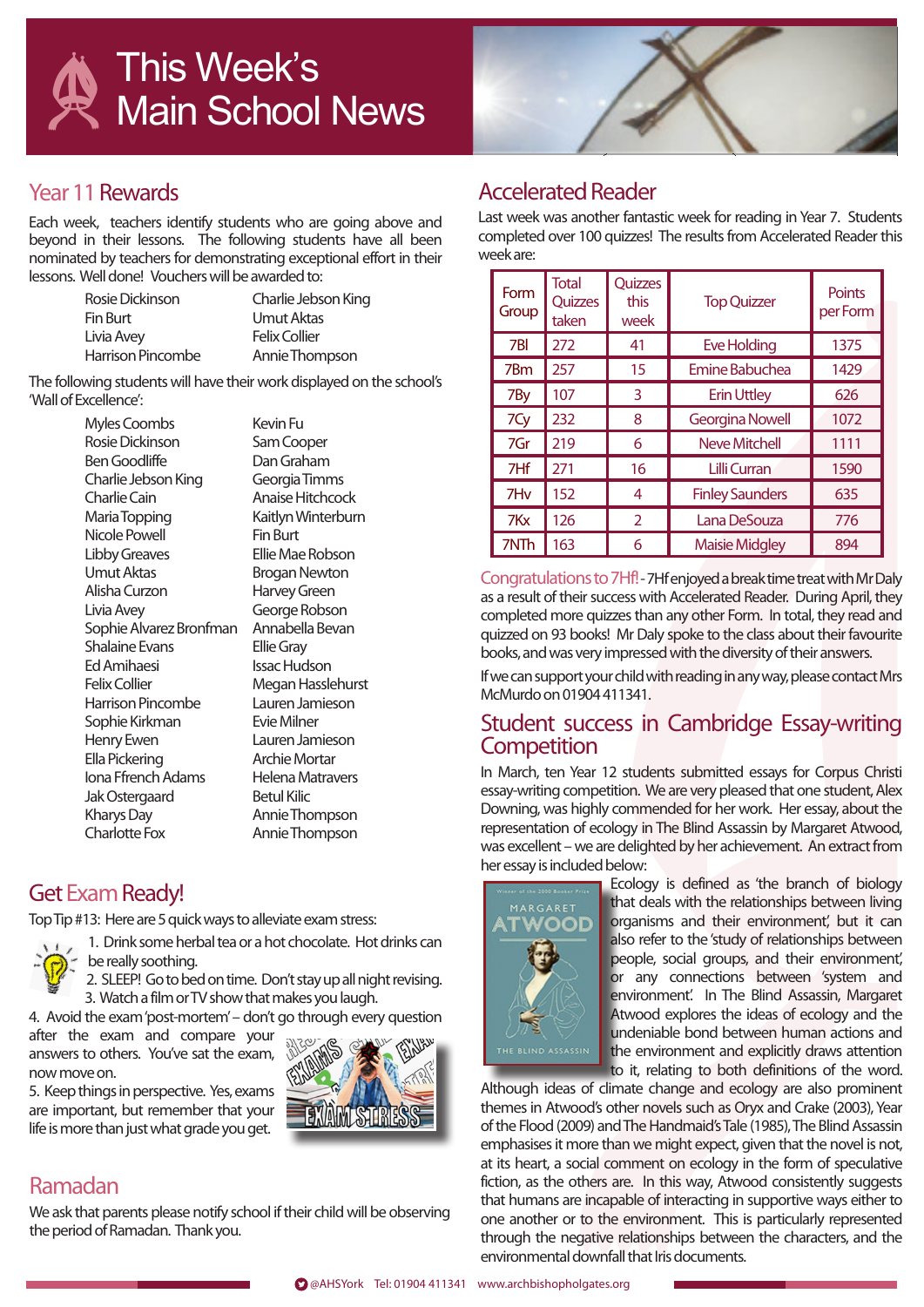### General Data Protection Regulations **Consent Forms**

Thank you for your support with the new GDPR compliance policy. Please return consent forms as soon as possible. If you have any questions, please do not hesitate to get in touch.

### Year 13 Workskills Sponsored Walk

Following on from the previous article about the sponsored walk to Whitby, the students would like to announce that they will have raised in excess of £270. This is an amazing achievement from just four students and all money raised is going to a great cause – Cancer Research UK. Thank you so much to everyone who has supported them in raising money.

### Year 13 Last Day

Year 13 will spend their last timetabled day with us on Friday 25 May. There will be a normal start and end time for the school day.

### Year 13 Leavers' Celebration

We are really looking forward to parents and families joining us for the Year 13 Leavers' Assembly on Thursday 24 May, 7.00-8.00pm, in the main school Hall. There will be a short celebratory service led by the Right Rev John Thomson, Bishop of Selby, followed by an assembly with Miss De Lashley, Mr Daly and the Year 13 Form Tutor Team. There will be cheese and wine for you to enjoy afterwards. Your attendance to both parts of the evening would make this event a special way for students to mark the end of their two years at Sixth Form.



PLEASE SHARE: If you would like to share students' achievements in the community with us, then please email jsissons@ archbishopholgates.org. It's always nice to celebrate what students are accomplishing outside of school



### Rewards and Recognition

The Gold Award - At Archbishop Holgate's, we truly value hard work and effort. Each week, Heads of Year select two members of their year group to appear on the "Wall of Excellence" reflecting exceptional work and effort where students have done something extra special in lessons or in the wider life of the school. Winners of the Gold Award will receive a weekly prize. The following students have been awarded the Gold Award.

Georgia Sutcliffe, 7Bl - For her amazing, record-breaking 800m achievement in PE. Well done! Mrs Edmondson

Elliot Lucquin, 7Cm - For his efforts and commitment in science lessons – Brilliant. Well done! Mrs Edmondson

Jamie Jackson, 8Ob - Jamie is a pleasure to have in the year group; he is helpful, works hard and simply gets on with the task in hand. Well done Jamie. Mrs Avey

Jess Chase, 8Dn - Jess has demonstrated real resilience and a positive attitude in 1500m. She knocked a full 3 minutes off her time from last year. Well done Jess. Mrs Avey

Taylor Barrett Goodwin, 9Wa - For excellent focus and effort in Sociology! Keep it up Taylor. Miss Gavin

Harrison Briggs, 9Di - For being a lovely and polite member of our form. Miss Dixon

Rhys Mellors, 10Pi - For his commitment and support towards the PE department. Well done. Miss Turvey

Nathan Richardson, 10Pi - For his commitment and effort supporting the PE department. Well done. Miss Turvey

Alisha Ingledew, 11Hm - For her positive attitude and commitment during the exam period. Well done and keep it up. Mr Williams

Mae Tipping, 11Mr - Her teachers recognise the hard work she is putting into her exams. Well done! Mr Williams

Lewis Coleman ,12Da - For 100% attendance and excellent effort in his Business lessons. Mrs Hopkinson-Kearney

Jess Rawcliffe, 12Mi - For 100% attendance and pleaseing report predictions. Mrs Hopkinson-Kearney

Genc Jashari, 13Cn - For an excellent final effort and commitment to his exams. Miss De Lashley

Asa Mulvenna, 13Nc - For his hard work and achievement across the subjects. Miss De Lashley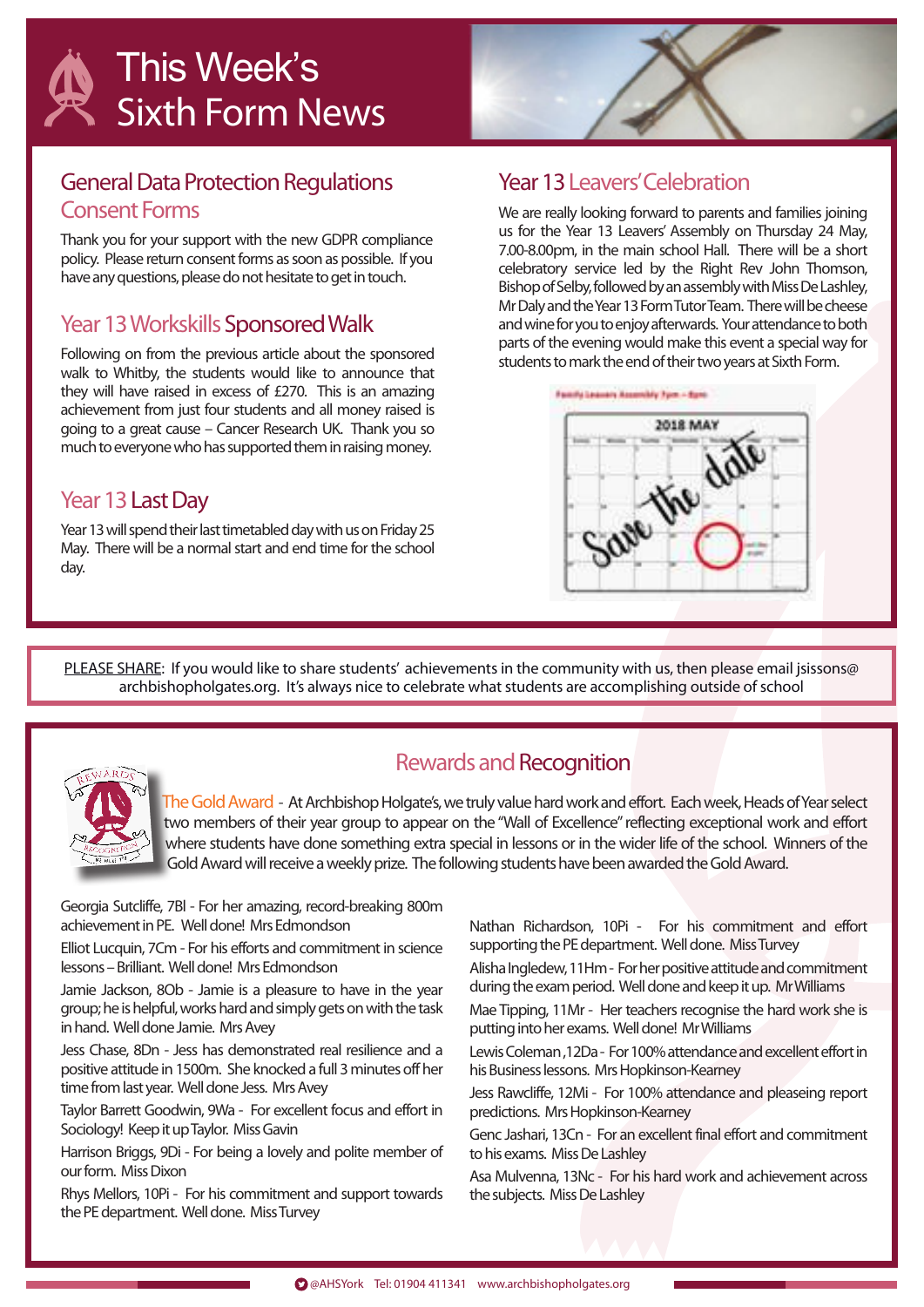As you may recall, two of our fantastic Year 12 students went to Auschwitz with the Holocaust Education Trust recently and we asked them to write about their experiences. Here's what Sarah and Beth had to say about this sobering, yet awe-inspiring event…

STUDENT VOICE

#### My Visit to Auschwitz…

In preparation for my visit to Auschwitz, we had to attend an orientation seminar where we discussed and learnt background information in relation to the Holocaust and what life was like before this tragic event occurred. This information was delivered in several formats, which included group discussions, hearing the testimony of Eva Clarke who is a survivor of the Holocaust etc. Hearing this testimony provided me with a deeper insight into what life was like during the Holocaust and how this event affected many thousands of peoples' lives. The account that Eva recalled was information passed to her by her mother as she was too young to be able to remember due to being born in Mauthausen concentration camp in Austria. At the end of the Holocaust, Eva had very few relatives that had also survived this horrific event, resulting in her never meeting some family members, with one of these being her father. Not only did she never meet her father, he never knew of her existence due to being killed in Auschwitz before the liberation. Until arriving in Auschwitz, the event of the Holocaust seemed rather surreal to me as I find it difficult to comprehend how an ordinary human has the ability to inflict such extreme pain and suffering on another fellow human. However, on visiting the camp and observing the evidence of the barracks where people existed, the washrooms that were basic and had no privacy and personal belongings that were retrieved from the camp after the liberation. Through witnessing all of these aspects of the camps, it led me to the conclusion that this event of the Holocaust was real and I could no longer escape from evidence that was in front of me. From this experience, there are many things that I have learnt, but for me two of these stand out the most. The first thing is that although this event dehumanised the prisoners of the camps, they did have lives prior to this event in which they should be remembered, not only for experiencing this horrific event, but for the lives they had before this occurred as they were once individuals. The second thing is that Auschwitz is one of many concentration, labour and death camps, in which this only tells part of the story of the Holocaust making it just one small piece of a very large jigsaw. This means you cannot understand the Holocaust from visiting just one camp, this event needs to be looked at in its entirety.

Before going to Auschwitz, I wasn't completely sure what to expect. Just over a week before we went, we attended a seminar at which we learnt about pre-war Jewish life. It was shocking to see how these people who lived 'normal' lives were targeted just because they didn't fit the Nazis ideals. Eva Clarke, a holocaust survivor, spoke to us about how she was born in Mauthausen concentration camp and by several elements of luck (including the gas chambers being blown up and Mauthausen being liberated) both she and her mother remained alive, unlike the rest of her family. This real-life account really put into perspective how real people experienced horrific events, with the majority not surviving their ordeals. This is one thing we dwelled on throughout our trip to Auschwitz – that we must re-humanise and individualise everyone involved with the holocaust, both the victims and the perpetrators. The Nazis took away everything which made the victims unique, including their hair, shoes and even artificial limbs which we viewed at Auschwitz I. Instead, they were provided with the same uniform, tattooed with a number and any remaining dignity taken away. One small child's shoe stood out to me at the front of the shoe display cabinet, highlighting to me the disturbing reality that these innocent lives were taken too soon and how they should be alive today. Another area of Auschwitz I which shocked me was Block 27, where the book of names was kept. This contained the names of all the victims of the Holocaust and we could look through the extensive lists, picking a name which we could later research. The size of Auschwitz I was great enough however, when we arrived at Auschwitz-Birkenau the magnitude of it was incomprehensible. It spanned several kilometres each way. The sun was beating down on us whilst we were there so I couldn't imagine the suffering of the prisoners as they were forced to work long hours with barely any food, rest or sanitation in the same heat. This trip was extremely moving and made me realise how insensitive it can be to use statistics to describe what happened during the holocaust. Instead, we must recognise the individuals, and the lives that they could and should have had.

### Sports Corner

#### **Gymnastics**

Year 8 student, Ally Caswell, participated in the Yorkshire Regional General Gymnastics Competition (Floor & Vault) for Boys at Barnsley. He is part of a competition squad with Ashton's Gymnastics and was placed 1st for Floor & Vault (his best score ever on



Vault) and awarded 2 Gold medals. He was also overall Champion for his age category and received a trophy. What a fantastic achievement Ally, congratulations!

### **Cricket**

The Year 8 Cricket team won their opening game against York High. The Year 8 students, bolstered by Year 7 student, Thomas Holmes, were clearly the stronger side, winning comfortably knocking off the total of 39 runs in a handful of overs.

The Year 8's were also in action against All Saints who proved to be a far tougher opponent.

All Saints batted first and posted a good score of 60 runs off 16 overs. Will Leonard and George Pye opened the batting and were excellent, picking off shots and running between the

wickets. George retired with 26 and Will was unlucky to be bowled out on 17. The Archies side went on to win with Josh Ffrench-Adam hitting the winning runs. Well done .





### Rounders

The Year 8's

have had a busy week this week attending a Rounders tournament at Jo Ro and a double fixture against Fulford. It was fantastic to see everyone playing to the best of their ability, showing compassion for others and working well as a team coming home with wins for each team. Star players of the matches were Mia Rank with an impressive one handed catch and Sophie Watkins for her impressive innings when batting. Well done Ladies.





Repel: which means drive or force back or away. The prefix Re- comes from the Latin 're-' or 'red-', meaning 'again, back'..

#### OF THE WEEK Tweet

@AHSart3: Year 7 - Great observation work - Well done!